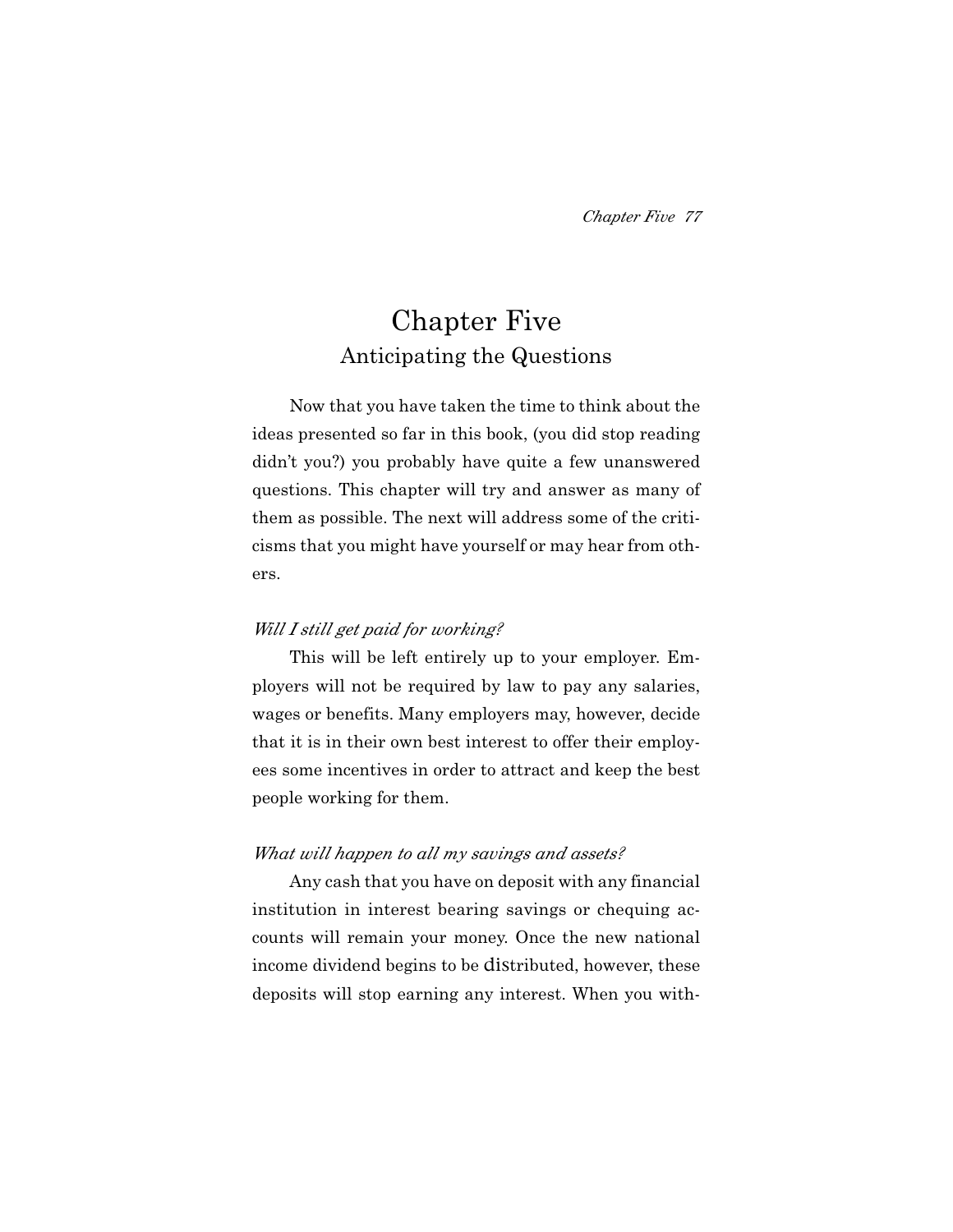draw your money out of these accounts, either in cash or by cheque or debit card, it will only retain its value for one month. After that it will be worthless.

Any cash that you have deposited in any longer-term accounts or in any investment instruments (for example, bonds, T-bills, securities etc.) will continue to bear interest until either the redemption date of the instrument (if it is fixed) or its next normal anniversary date (if it is renewable or revolving). Once the new national income dividend begins to be distributed, and as of whichever date (either redemption or anniversary) is then next applicable, these deposits will also stop earning interest. All related principal and interest amounts will then be transferred by the financial institution into a short-term, noninterest bearing savings account as described above.

All of your savings will remain yours and you can continue to store them in a financial institution for as long as you wish, but they won't continue to earn interest for long, after the national income dividend is introduced. All of your assets will also remain yours. Nothing you own now will be expropriated.

## *If one-twelfth of the total money supply becomes worthless each month, won't this create problems?*

Not at all. If consumers have more money than they can spend coming in each month it can hardly be called a problem. Having an adequate income guaranteed for life,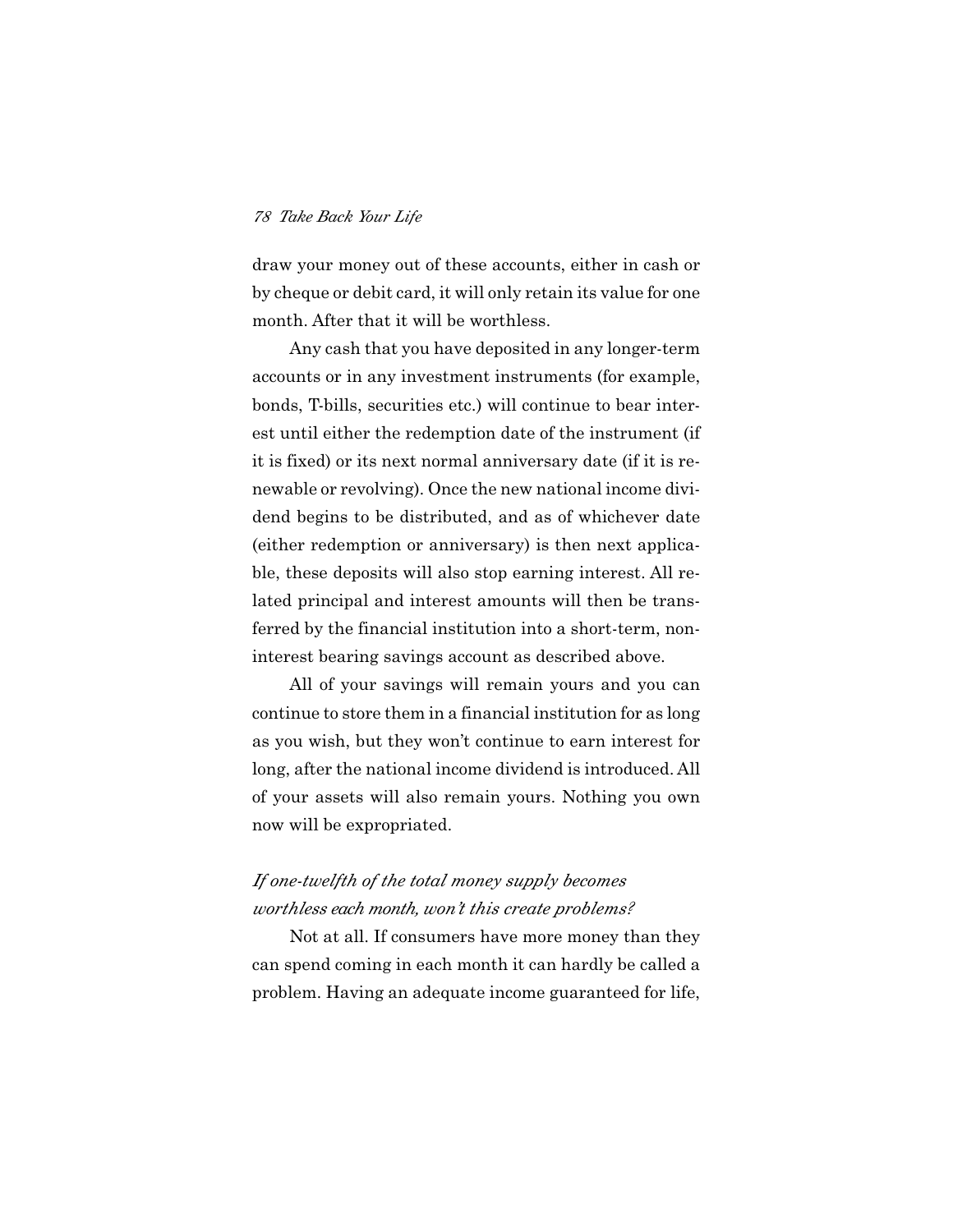and paying for "big-ticket" items like houses and cars in interest-free installments, there won't be any need for people to build up savings.

Businesses will save more from not having to pay out wages, salaries, benefits, taxes and interest than they would lose from an 8.3% devaluation of their cash each month. Even if consumers went on a buying spree at the end of the month to "get rid of" their dollars which were about to become obsolete, businesses could simply set a maximum on the percentage of their selling prices that could be paid using any *"last-month money"*. This maximum would be determined by each owner's particular cash-flow needs, but a maximum set at 50% would probably be reasonable and acceptable to most consumers. The maximum could also be used strategically, like a discount, to help attract new customers or to clear slow-moving stock. Instead of marking down ticket prices, store owners could simply allow customers to pay a higher proportion of the regular selling price in *last-month money* on certain items. Statistical data on how the monthly currency obsolesence might affect the various business sectors is contained in the Appendix.

#### *How will the installment payments work?*

For the consumer, installment payments will work exactly like a regular loan except that there will be no interest charged and the vendor himself will approve the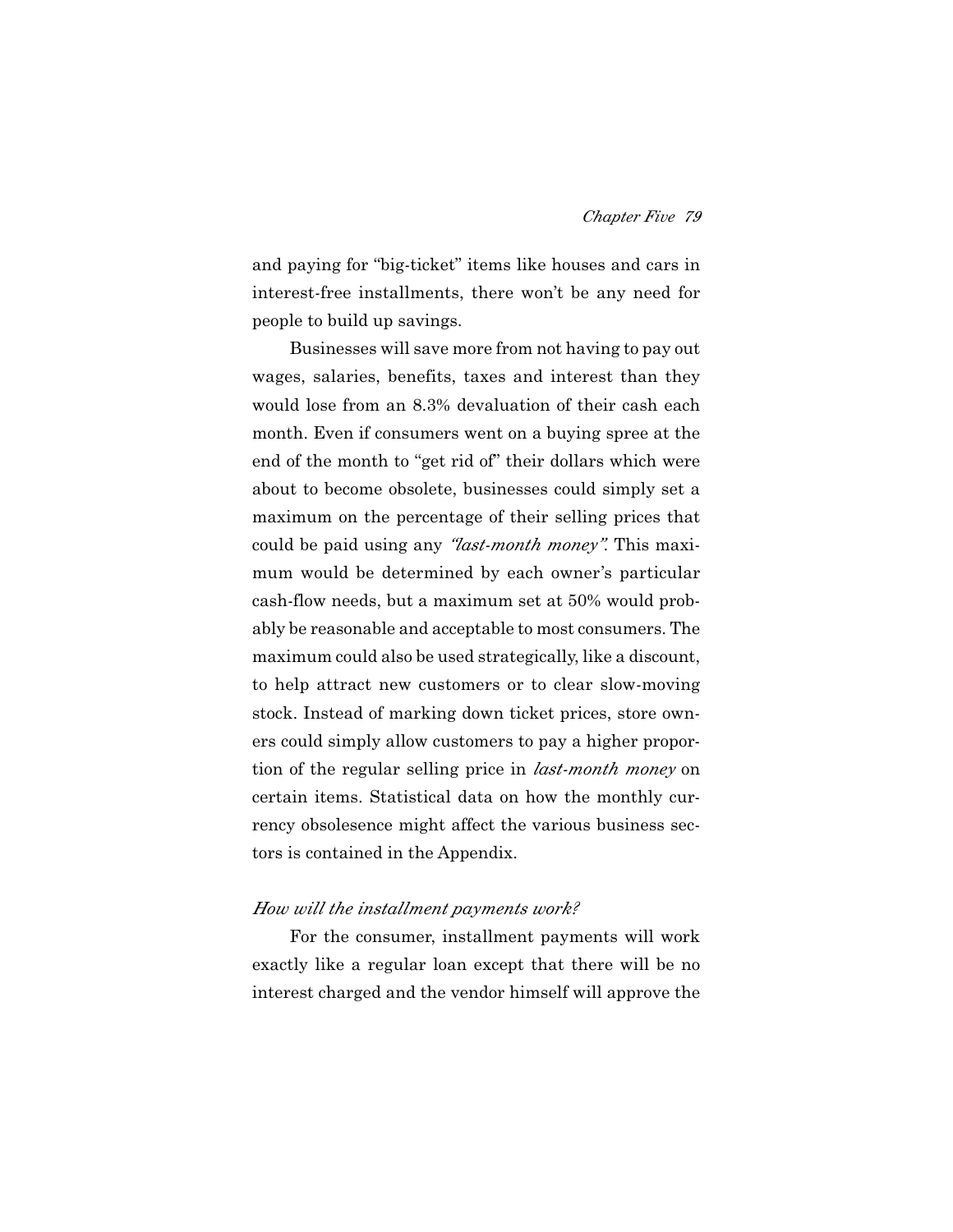buyer's credit, not a loan officer at a financial institution.

For businesses, installment payments may increase the size of their credit department but not necessarily its cost. With no salaries, wages or benefits to pay, businesses may actually increase their collection revenues with little additional cost. Most businesses selling "big ticket" items already offer consumer credit or commercial accounts to their customers. Many business owners are already familiar with credit rating agencies and any who are not, should be.

Most people value their credit rating and will try very hard to protect it. One of the major reasons that people begin to fall behind on their payments is because their hours of work are cut back or they lose their job altogether. The national income dividend will remedy this and should reduce the risk of default significantly. The dividend will certainly make it easier to attach a garnishee to a person's income since the basic income level of all Canadians will be well known.

#### *How often will my income level be updated?*

Statistics Canada, the federal government's main information processing and distribution agency, tracks the economy constantly. Stats Can, as it is often called, releases hundreds of reports each month and numerous annual catalogues. One of these, the National Balance Sheet Accounts (Catalogue No. 13-214), provides detailed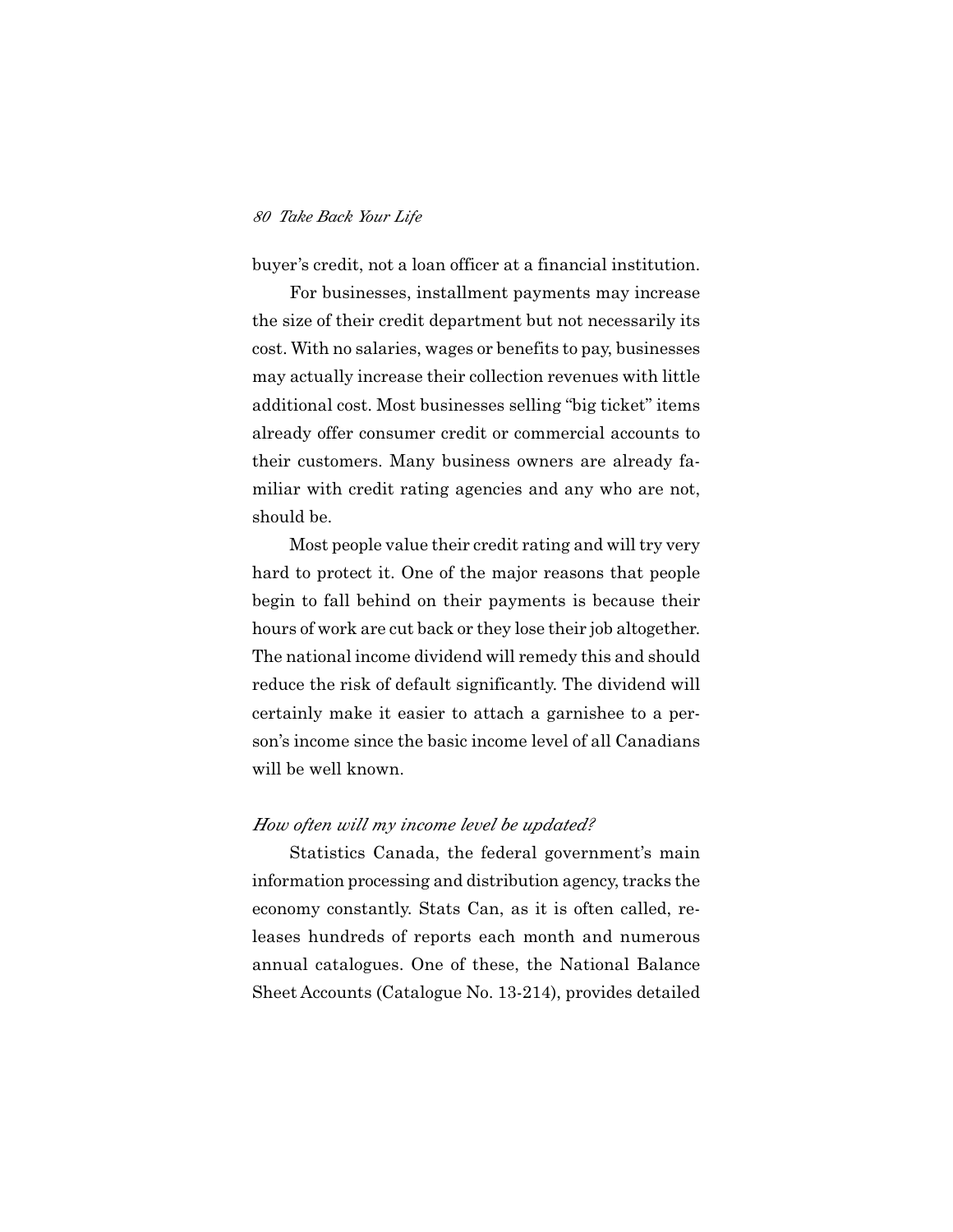statistical data on Canada's total assets and liabilities. Although many valuable assets are not measured in this publication, it is the most complete, reliable and constant source of information available (although the World Bank is currently developing a more comprehensive model of measuring the "true wealth" of a nation).

If Stats Can's figures were used as the base for calculating the national income dividend, then the value of the dividend could be updated annually. This would ensure that incomes kept pace with inflation and would provide an annual reminder to Canadians that their own incomes were directly linked to both the collective productivity of the nation and the country's total population. If our net asset base per capita had increased since the last update then all citizens, simultaneously, would get a "raise", if it had decreased, we would all take a "cut in pay".

At first, this may not seem fair to some people. Our culture still perpetuates the myth that anyone with initiative and persistence can create a fortune for himself by working hard and working "smart". That such a rugged, independent individual must exploit the skill and talent of many other people on his way to the top is rarely acknowledged. Nor is any credit given to society for providing him with a publicly-funded education and healthcare system, an inherited science and technology base, a subsidized infrastructure of transportation and communication links, public utilities and serviced land, many politi-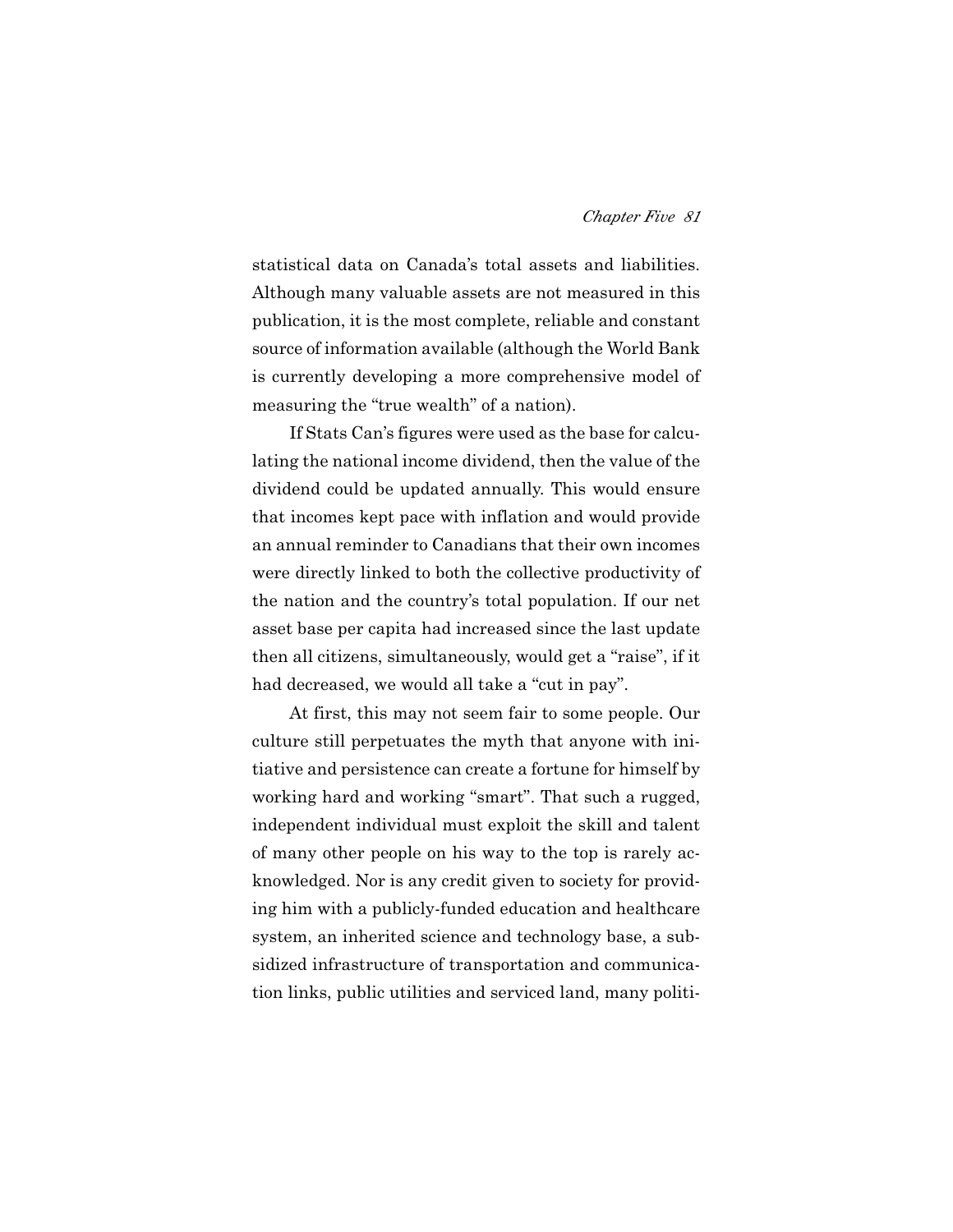cal and legal supports and numerous tax and financial advantages. From his birth to his success, such an entrepreneur benefits enormously from the accumulated contributions of hundreds, possibly thousands, of other people, most of whom he has never even met, yet the myth of the self-made man continues to be glorified. In reality, however, there is no such thing as true independence or selfreliance. We are all co-dependent upon someone for everything we are and everything we do.

Under the new monetary system, motivated competent people will still be able to increase their income levels well above the national average by earning public or private sector performance bonuses. The obscene gap that currently separates Canada's top and bottom income earners by multiples of over a-hundred-to-one, however, will disappear, but so too will all poverty.

### *Won't all this new purchasing power create a tremendous shortage of goods and services?*

Not really. Some things you may have to wait for, but wouldn't a temporary shortage of goods be far better than a permanent shortage of income and jobs? There would certainly be a noticeable shortage of poverty, violence and crime.

Imagine you wanted to buy a jetski, for example, and that when you went to your local marina to get one, you were told that there was a two year waiting list for them.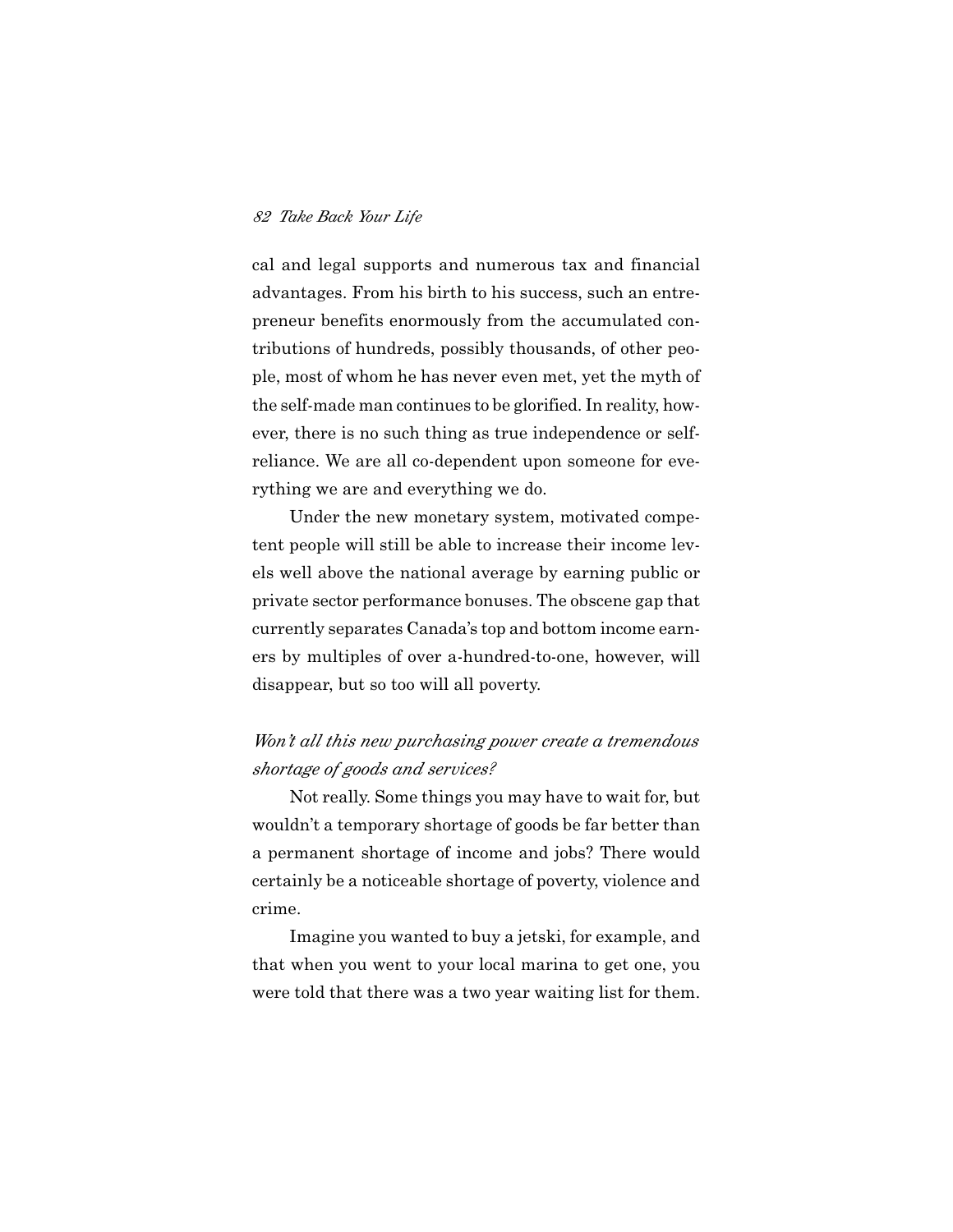Being an avid watersport lover, you decided that this wait was ridiculous. Knowing something already about jetskis, you volunteered to work at the factory of the company which produces the model that you want. Now if a hundred or so other people who were also tired of being on a waiting list showed up at the factory, how long do you think that it would take for you to get your watercraft? Probably only a couple of weeks, if one of the company's "perks" was that all employees get first crack at any of the products coming off the assembly line. Imagine also, how much fun you would have working at that company, surrounded by others who loved the jetski lifestyle just as much as you.

This is the true essence of democracy. A person votes for the way that he thinks the world should be with his purchases, with his labour and with his enthusiasm. If enough other people share that enthusiasm, the product that excites him thrives and the company that produces it grows. If too few others support it, both the product and the company behind it disappear. This "pure" form of democracy can only exist, however, if every citizen has a sufficient and uninterruptable source of income to enable them to exercise their preferrences without fear or intimidation. This is the foundation that *economic democracy* alone can provide.

### *How will this system affect international trade, exchange*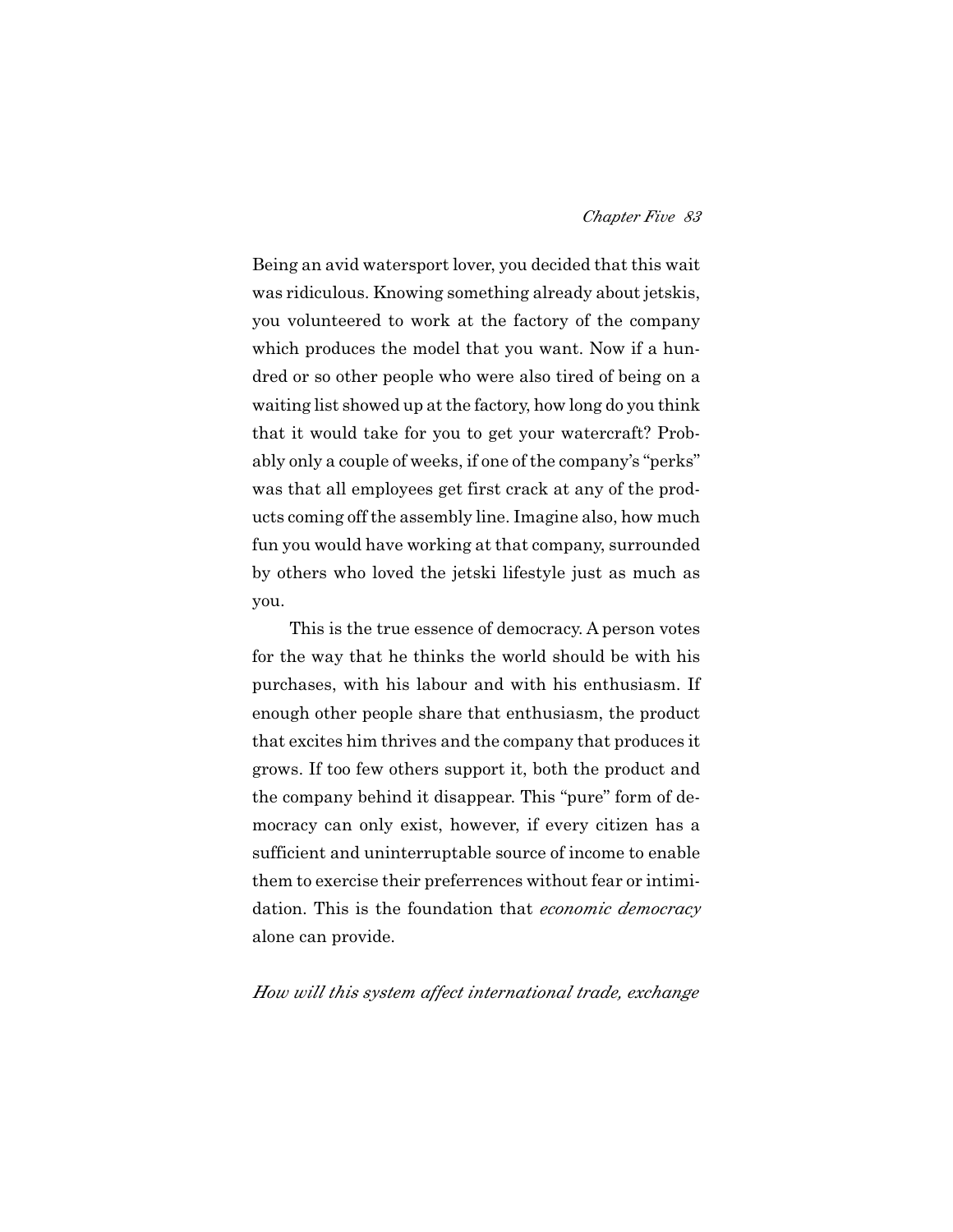### *rates and the cost of our imports?*

At first, almost certainly, there will be a run against the Canadian dollar. Investors in other countries won't have enough information to understand "what the hell is going on in Canada". In order to avoid the devastating effects that a sharp fall in the international value of the Canadian dollar would have on (only) *our debt obligations that are denominated in foreign currencies*, the federal government would have to instruct the Bank of Canada to take the following action.

Prior to the declaration of Canada's intention to adopt the new monetary system, the Bank of Canada would announce that anyone holding financial claims against the government of Canada, or any other entity within Canada, (be it a government, business, organization or individual. etc.) had until a given date, say July 1, 1997, to redeem their claims or else after the said date they would become null and void.

At the same time, the Bank of Canada would announce that all claims would be settled on the basis of the Canadian dollar exchange rate that had been in effect at a certain time before the announcement was made. For example, if the Bank's announcement was made at 1:00 pm EST, then it would state that all claims would be settled based upon the US\$ trading value that the Canadian dollar had held at 12:00 pm EST on that same day (or on some previous day, if information leaks were likely to be a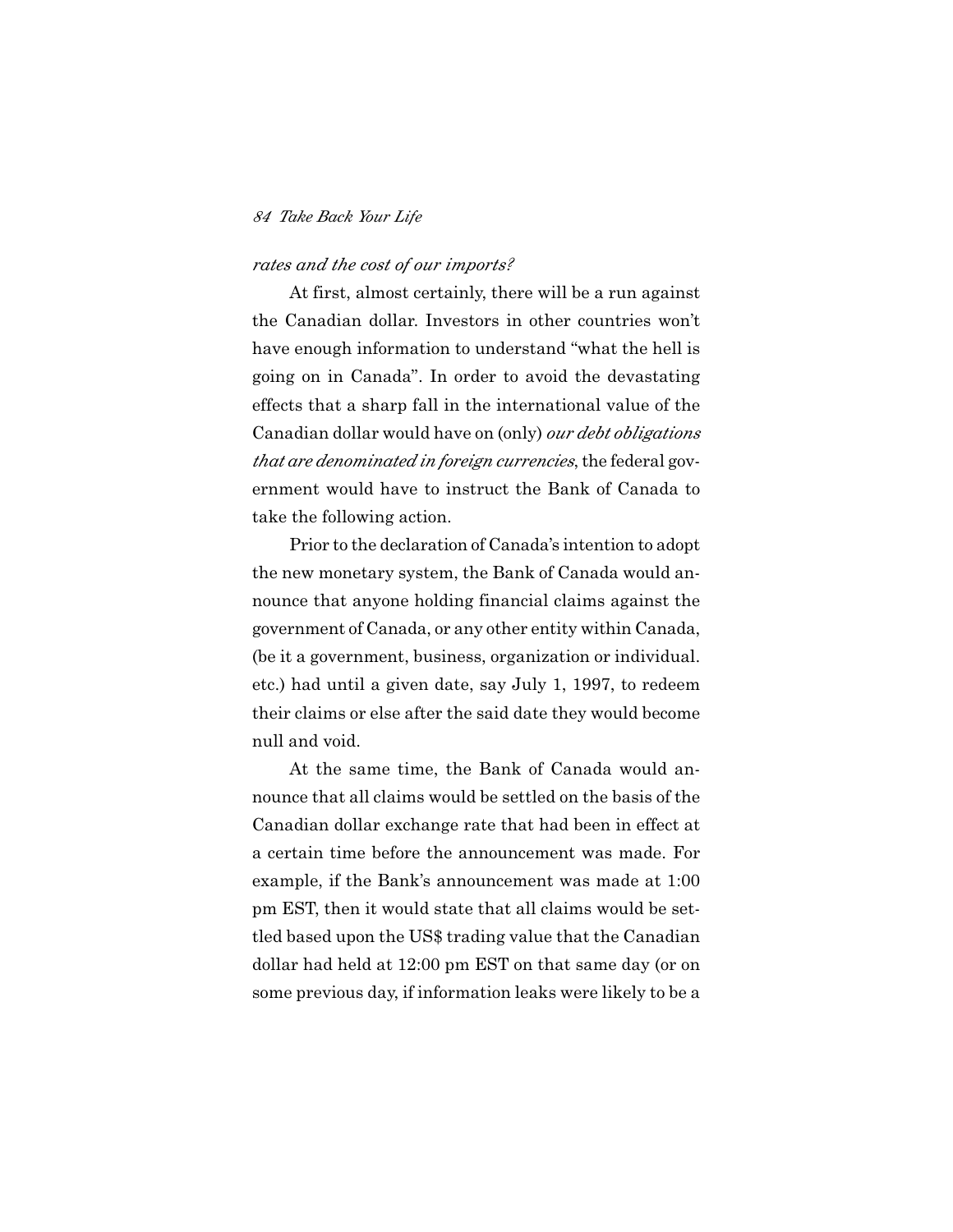problem). While this action may not prevent a speculative run against the Cdn\$, it would certainly eliminate the costly effects that such a run would have on all of our existing foreign-denominated debt.

When the international value of the Canadian dollar goes down, the cost of imported goods and services in Canada rises. Since Canada imports a great deal from abroad, the price of many items would increase, *but any price increases would be only temporary*. Here's why:

Canada's current monetary policies are so restrictive that Canadian governments and businesses must rely heavily on foreign borrowing. This gives investors in foreign capital markets an opportunity to use our financial dependency against us. For example, suppose you are an American money lender and you believe that, over the long term, the value of the Canadian dollar relative to the value of the US dollar will fall. To keep the numbers simple, let's also assume that the US and Cdn dollar are currently trading at par, that is  $$1$  US =  $$1$  Cdn. You learn of an opportunity to loan the government of Canada 100 million US\$ and arrange to provide the money at 10% interest. Now if your predictions are right, and during the term of the loan the Cdn\$ value does drop relative to US\$ to say 95¢ US, then the government of Canada would have to pay back 105 million Cdn\$ just to pay off the principal amount of the loan (100 million US\$). When the 10% interest is added in, the Canadian government would have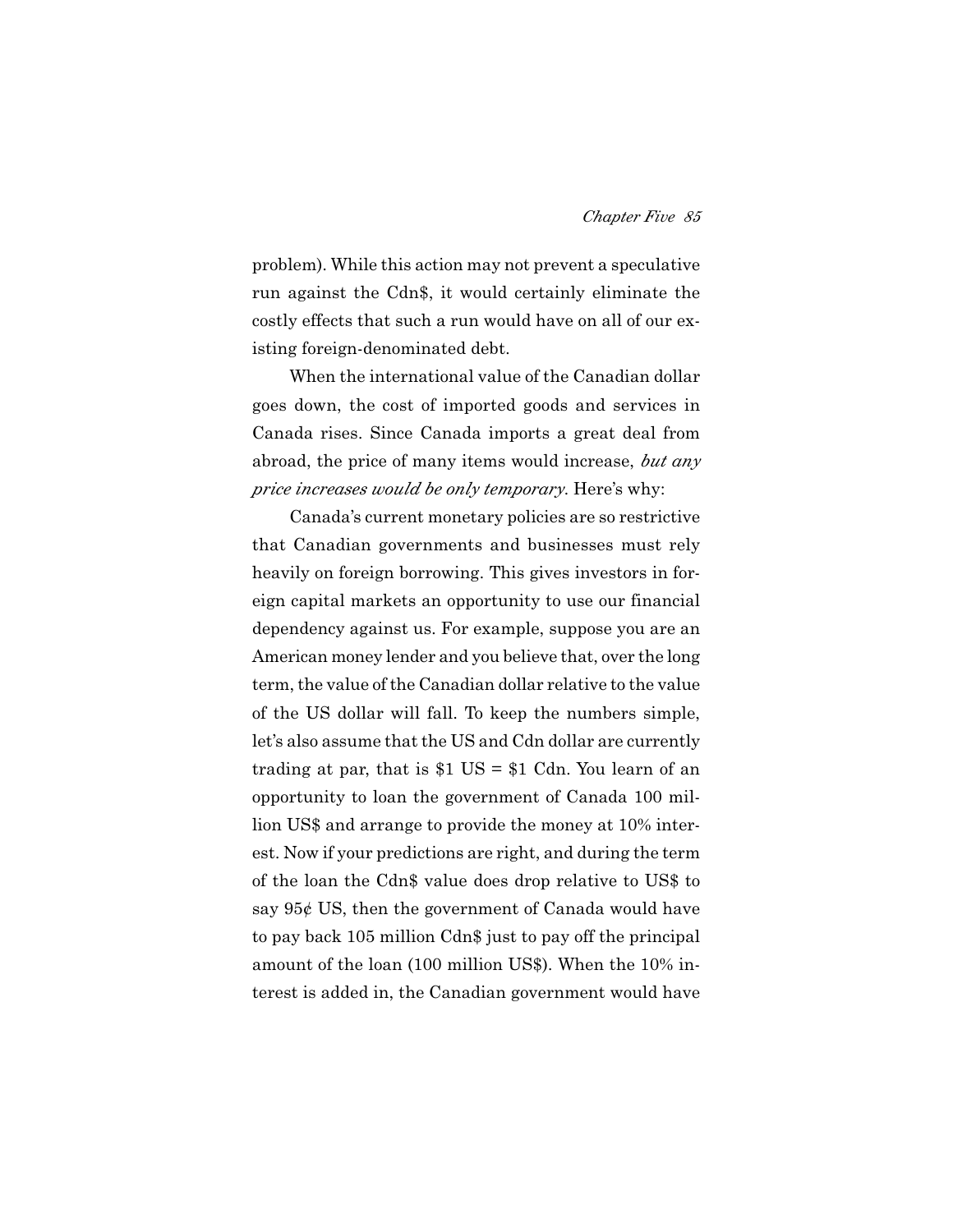to pay you back a total of 115.5 million Cdn\$ (100 million US\$ plus 10 million US\$ in interest = 110 million US\$ divided by exchange rate of .95 = 115.5 million Cdn\$). This would be an effective rate of return of 15.5% and you would now be able to purchase 15.5 million dollars worth of Canadians goods and services and still have your original 100 million Cdn\$ buying power.

Now suppose that you are not just any money lender, but that you are an American parent company with Canadian subsidiaries. Imagine also that those subsidiaries supply you with the raw materials that you need to produce finished goods, some of which you then sell back to those subsidiaries. By loaning the government of Canada 100 million US\$, you not only keep your relations friendly with it, but you get 15.5 million Cdn\$ worth of resources free, actually better than free because you can deduct the book value of the raw materials from your declared American corporate profits. Also, the 100 million US\$ could originally be drawn out of Canada, at the lower tax-rate of your parent company, by invoicing your Canadian subsidiaries for "management services", thereby enabling them to export their profits and claim them as an operating expense in Canada.

By manipulating the markets in this way, large transnational corporations can artifically reduce the value of our exports relative to the cost of our imports. The true or inherent value of our resources is often compromised.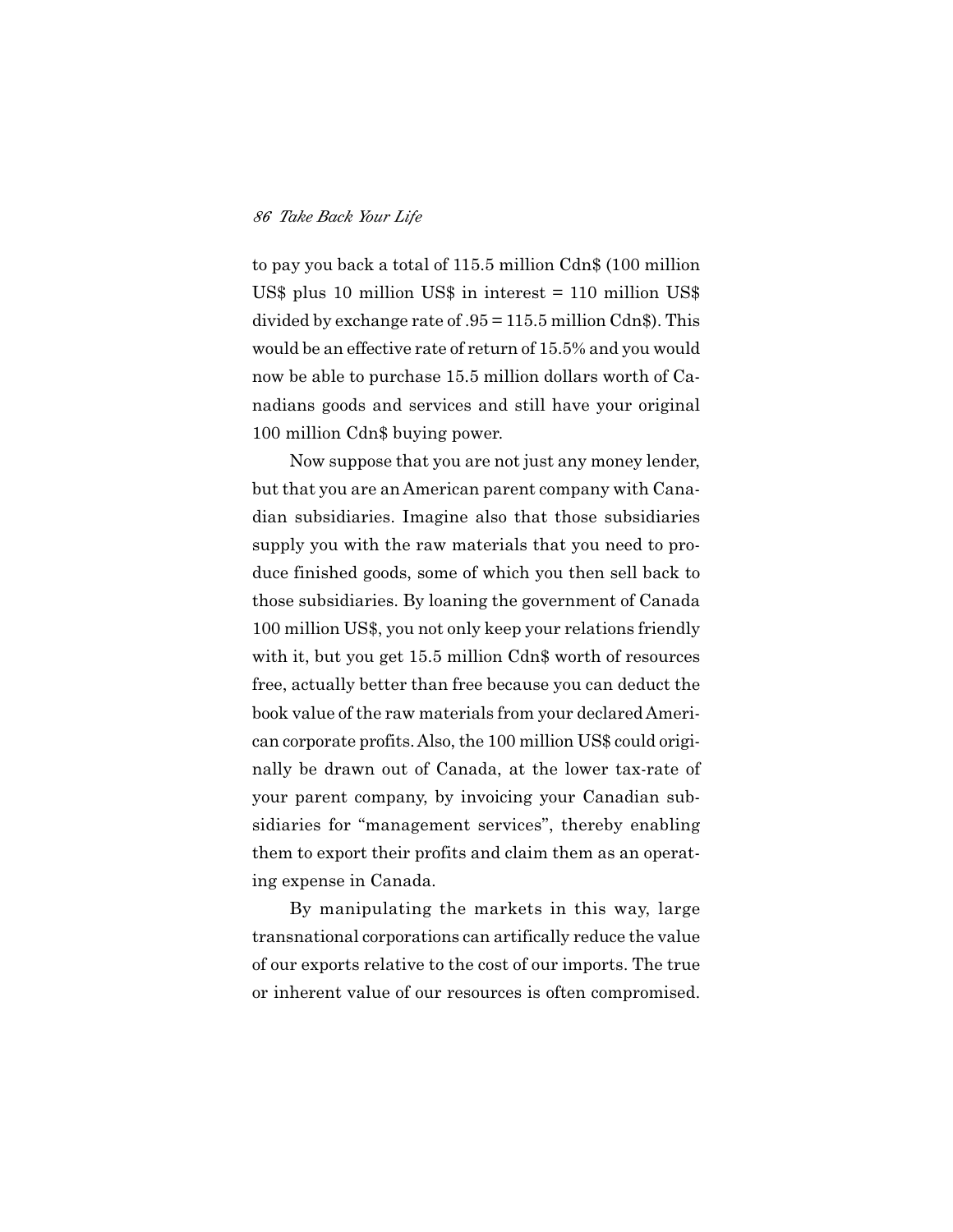Once we are no longer dependent on foreign lenders to augment our money supply, however, we will be able to negotiate our foreign trade of goods and services without sacrificing the true value of our resources. If, in the international community, one truckload of pine logs is equivalent in value to 10 computers, then when we sell a truckload of logs we will earn the purchasing power to buy 10 computers, no matter what price the Canadian dollar happens to be trading at. This is why any price increases in the cost of foreign goods and services would only be temporary. The world needs Canadian resources. Once the speculative distortion mechanisms of the financial markets are disabled, the relative international trading value of the Canadian dollar would not only recover, but would likely improve.

# *What effects will this system have on competition, small business and entrepreneurs?*

Small business and entrepreneurs will finally be able to compete against the larger transnational corporations on a more "level playing field". Currently the bigger companies get all the breaks. They can access volume discounts on their raw materials, borrowed capital, leases and even their utilities. They can afford to hire the best lawyers and accountants to help them avoid paying taxes and can access markets, suppliers and customers anywhere in the world. By eliminating salaries, taxes and interest costs,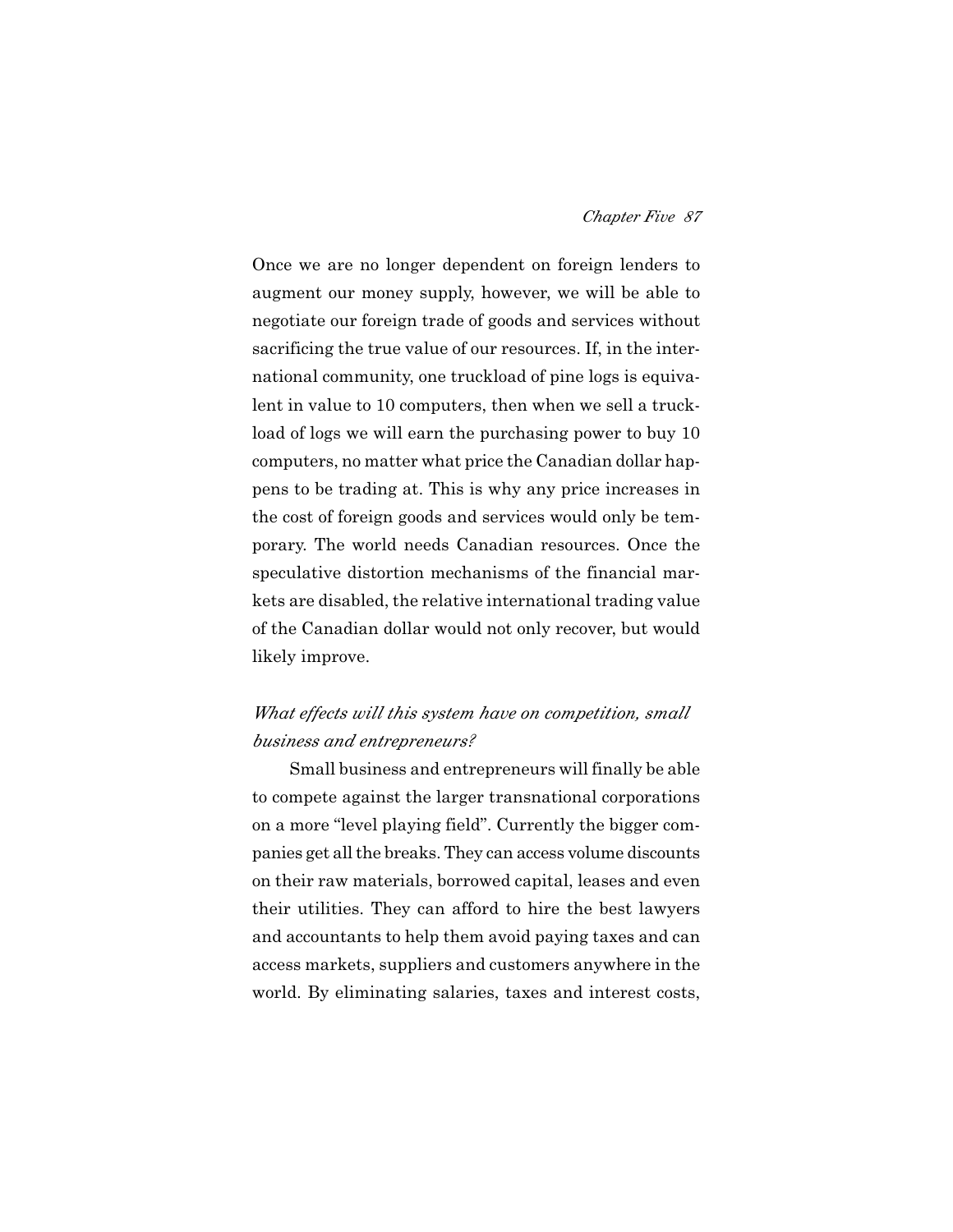the new monetary system will remove three of the biggest barriers that small businesses currently face. Also, since consumers will no longer be so desperately challenged by a shortage of cash, the benefits of shopping locally will become much more affordable. By taking advantage of local suppliers, businesses will save on transportation costs and consumers will understand that it is in their own best interest to support them in order to preserve our oil and gas reserves (which are a part of the asset base that the national income dividend is based on).

# *How will businesses ever plan and organize staffing or co-ordinate production?*

Businesses would plan and organize their staffing requirements and co-ordinate their production in exactly the same way as they do today …around the loyalty and commitment of their staff and their customers. While the financial incentives for going to work may be less direct, they would still exist under the new system. If everyone decided to stay home whenever they felt like it, the nation's productivity, and hence it's asset base, would decline and the national income dividend would decrease in value. It is more likely that people would feel like staying home less often since they have chosen where they will work largely because they are personally interested in and enjoy the work that they do. The incidence of sick days would probably go down and staff morale, reliability and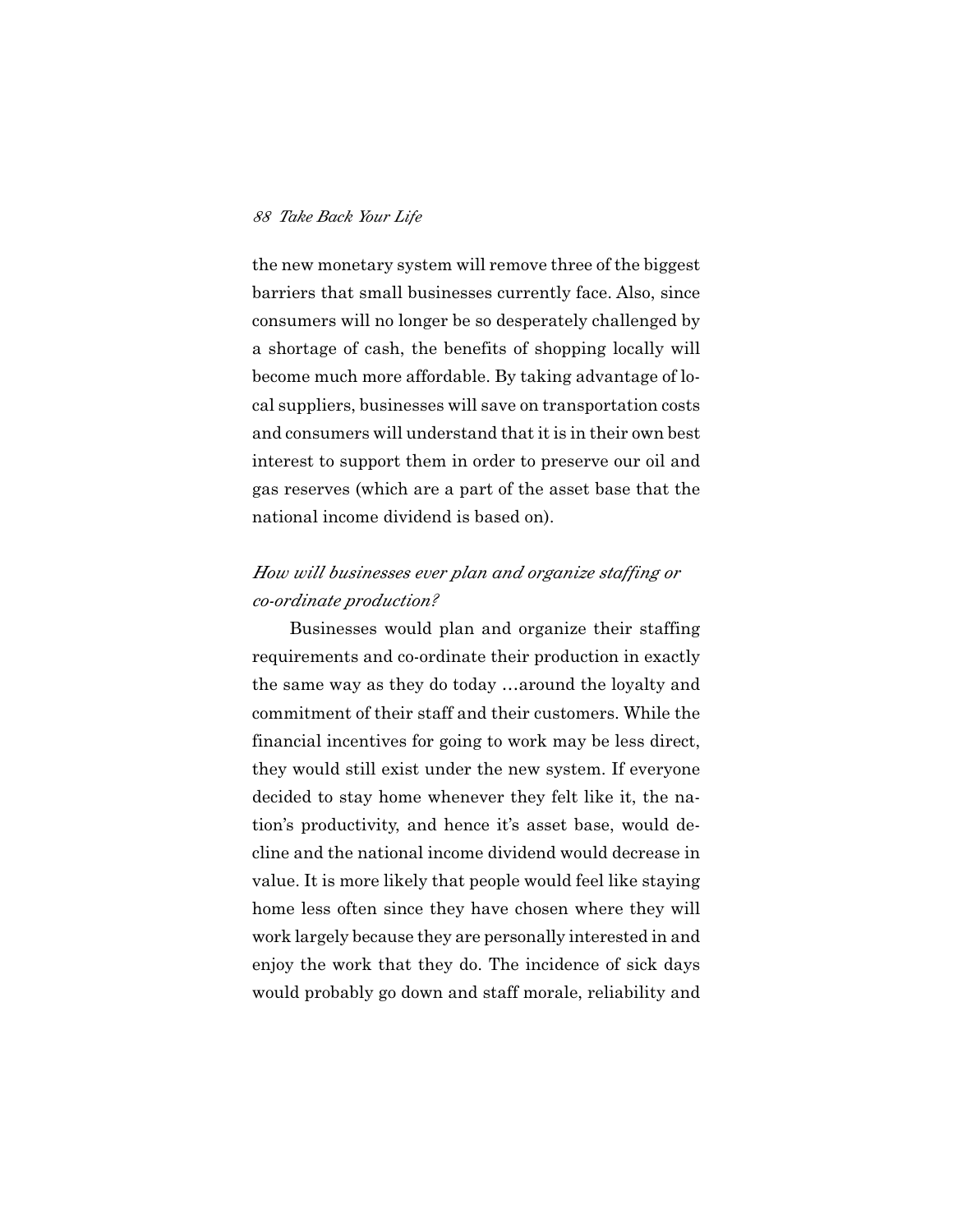productivity would most likely rise.

Employees could be required to make a commitment upon their acceptance into a company that they would stay for a set period of time. The same type of flexibility for personal illness or emergencies that currently exists in the workplace could be outlined in the company's policy manual and given to each new staff member upon their arrival. The rights and obligations of neither party would have to change much.

Under the new system, customers would likely be more co-operative and flexible about delivery dates and other trade details as they too would be under less financial pressure. Friendly, honest, professional service would be more critical than price or date of delivery alone in building customer respect and loyalty.

# *How will the new system affect seniors, students, women, visible minorities and the disabled?*

Finally, all Canadians would be treated as equal partners. Every citizen would have equal income rights regardless of their personal status. All education, medical care and special services would be provided, *free of user fees*, by the federal government. The cost of providing these services would be fully financed from the money retained by the government each year, when the value of the current net assets of the nation is determined. There would never again be a deficit or the need for any type of taxa-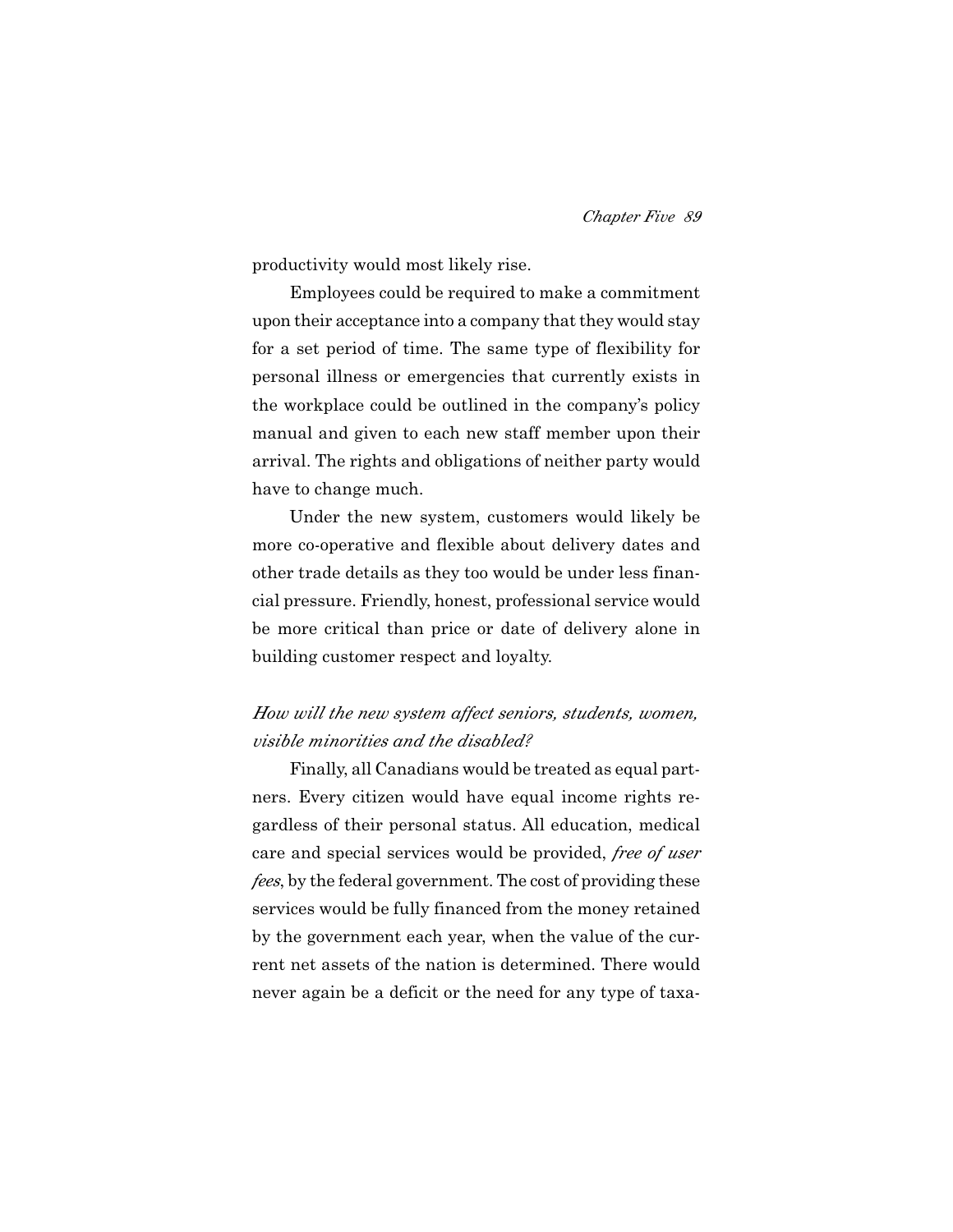tion.

### *Won't all this extra spending power increase pollution and accelerate resource depletion?*

On the contrary, pollution and resource consumption would likely decrease. Because a secure and adequate income would be provided for all, fewer people would have to work outside the home. In families with children, one parent could choose to work at home or both parents could arrange to work away from home part-time, on complementary shifts. Consequently, the consumption of many goods and services (and the resources used to provide them) would decrease, such as child care services and away from home work-related items such as transportation and restaurant meals. As well, many people could choose to do for themselves some of the things that, now, they just don't have the time or energy to do. Once the necessity of having to be "out there earning an income" disappears, some people may choose to become more self-sufficient at growing food, baking, home improvements, designing and producing their own clothes, or any number of other possibilities.

As society focused more on the local or regional production of high-quality durable products, the tremendous waste of resources associated with marketing, packaging and transporting of most products would decrease. As well, consumers' willingness to accept cheaply-made or dispos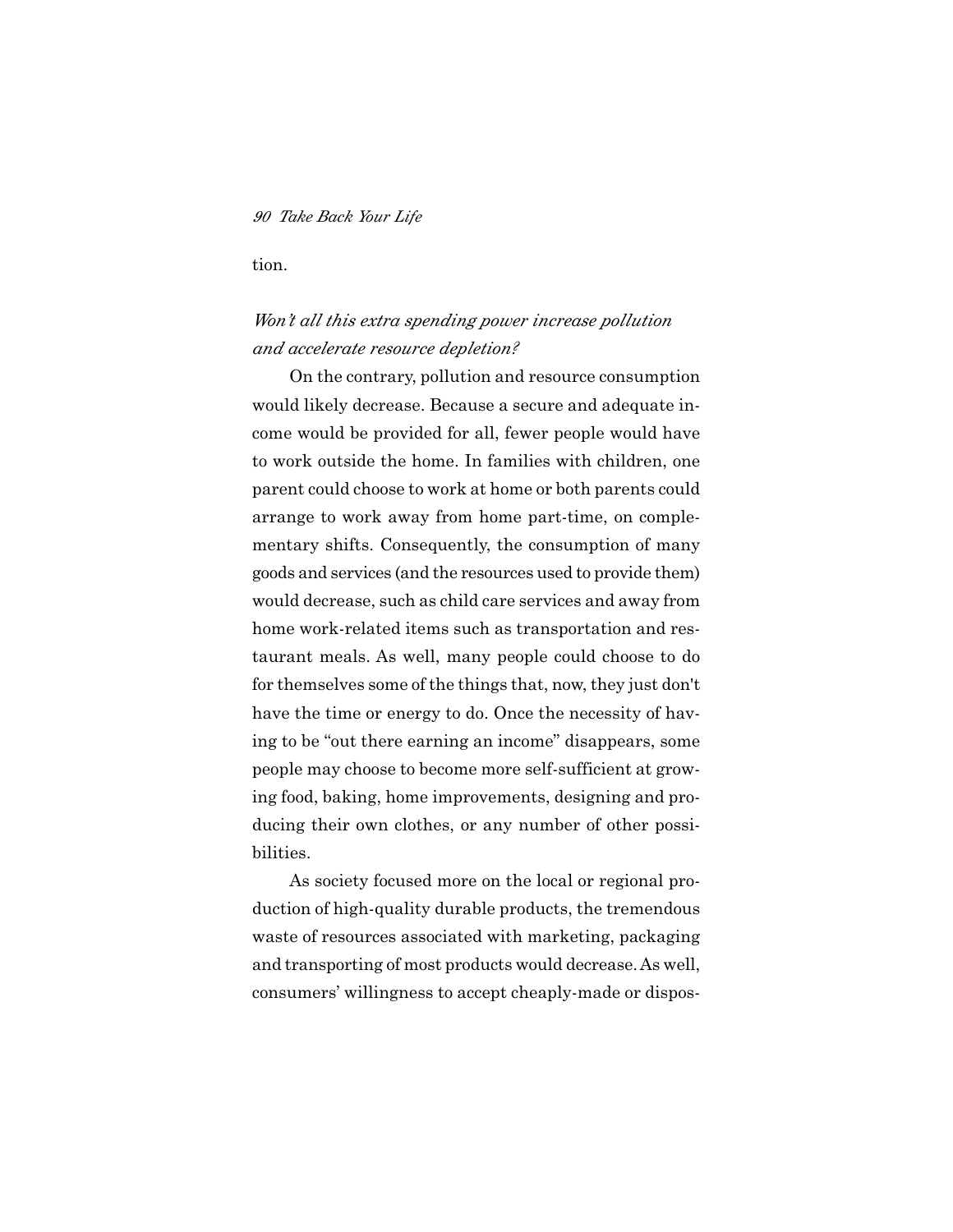able items would drop as more and more they understood that such wasted resources, and the unsustainable environmental costs associated with their production and disposal, were not in their own best economic, social or ethical interests. Public pressure might even force corporations to abandon any marketing strategies which are obviously planned around the obsolescence of their product lines.

### *What will happen to the "Public Sector"?*

In some areas, the public sector would shrink or disappear altogether, in others it would expand. The specialized income-support bureaucracies, at all levels of government, would disappear, as would all taxation departments. Only a single, much smaller office would be required to administer the national income dividend. Government employees in ministries made redundant by the new system could be retrained and then reassigned to other departments. Some offices would need more staff to replace workers who previously did not enjoy working for the government but who stayed on because no other income-sustaining choices were available to them. Other ministries might need more staff to expand the scope or effectiveness of their operations, such as Environment, Education, Tourism & Recreation, Industry & Trade and Culture.

The difference between the public and private sectors would probably be much less distinct as economic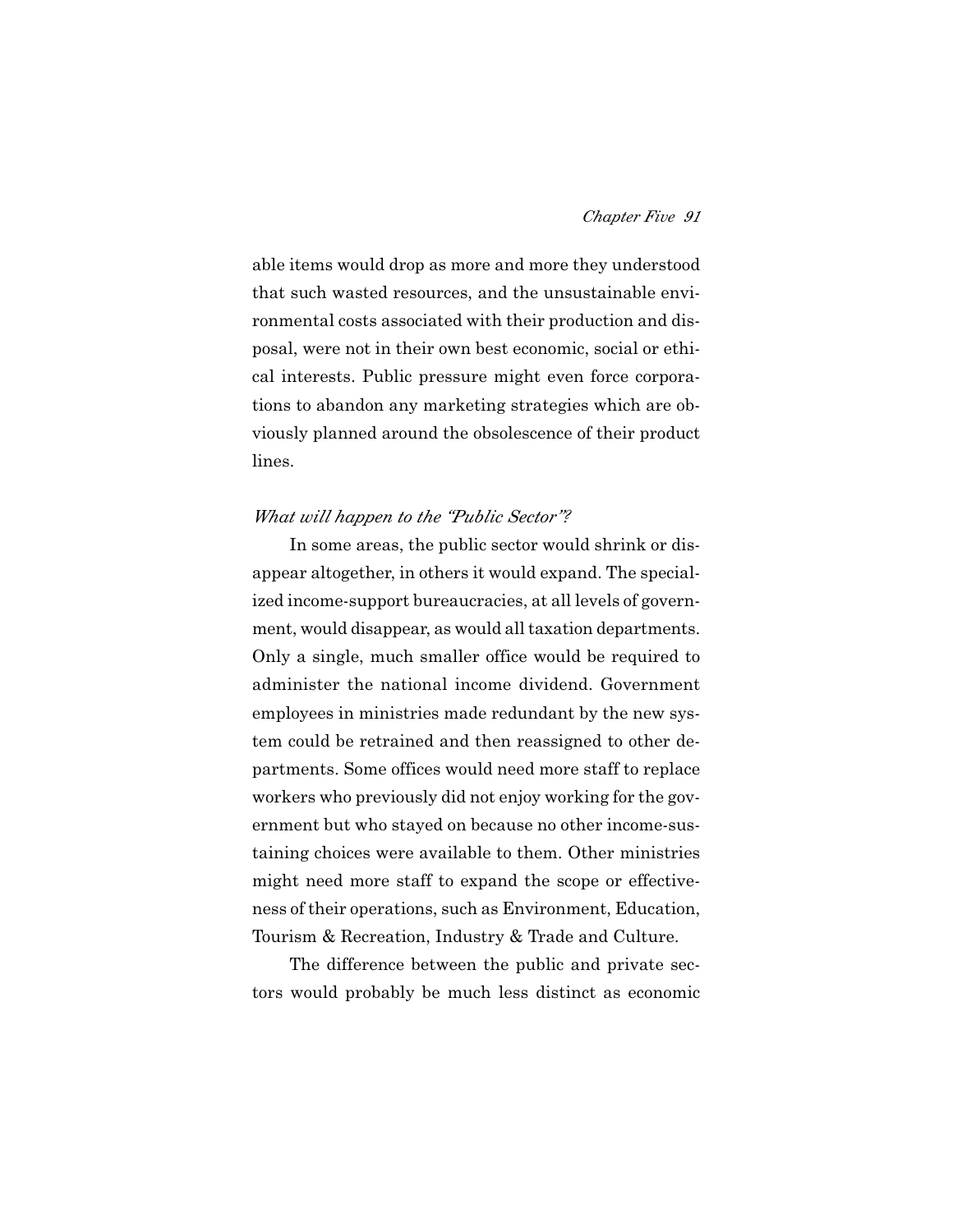democracy would transfer many of the responsibilities which used to be controlled exclusively by the government, directly to the people. Recognizing that all citizens now have the power to regulate society themselves with their purchases and their labour contributions, the *reason-tobe* of both the government and the private sector would become *to please the public* and improve the quality of life for everyone by maximizing the efficient use of society's resources.

## *What effect will the new system have on federalprovincial relations and on Canadian unity?*

Eliminating the need for taxation entirely would remove one of the most contentious issues straining federalprovincial relations ever since Confederation. The Constitution gave the federal government unlimited powers to tax as it saw fit and restricted the taxation rights of the provinces to imposing direct taxes only. Prior to 1867, customs and excise taxes (both indirect taxes) were the main source of tax revenue for the provincial governments. Property taxes (a direct tax) also generated a significant amount of revenue. Income taxes had been introduced in Ontario but they were extremely unpopular and difficult to collect. Upon Confederation, the provinces gave up the right to collect indirect taxes themselves and agreed to receive grants and subsidies from the federal government instead. Disputes over the appropriate size of these transfer pay